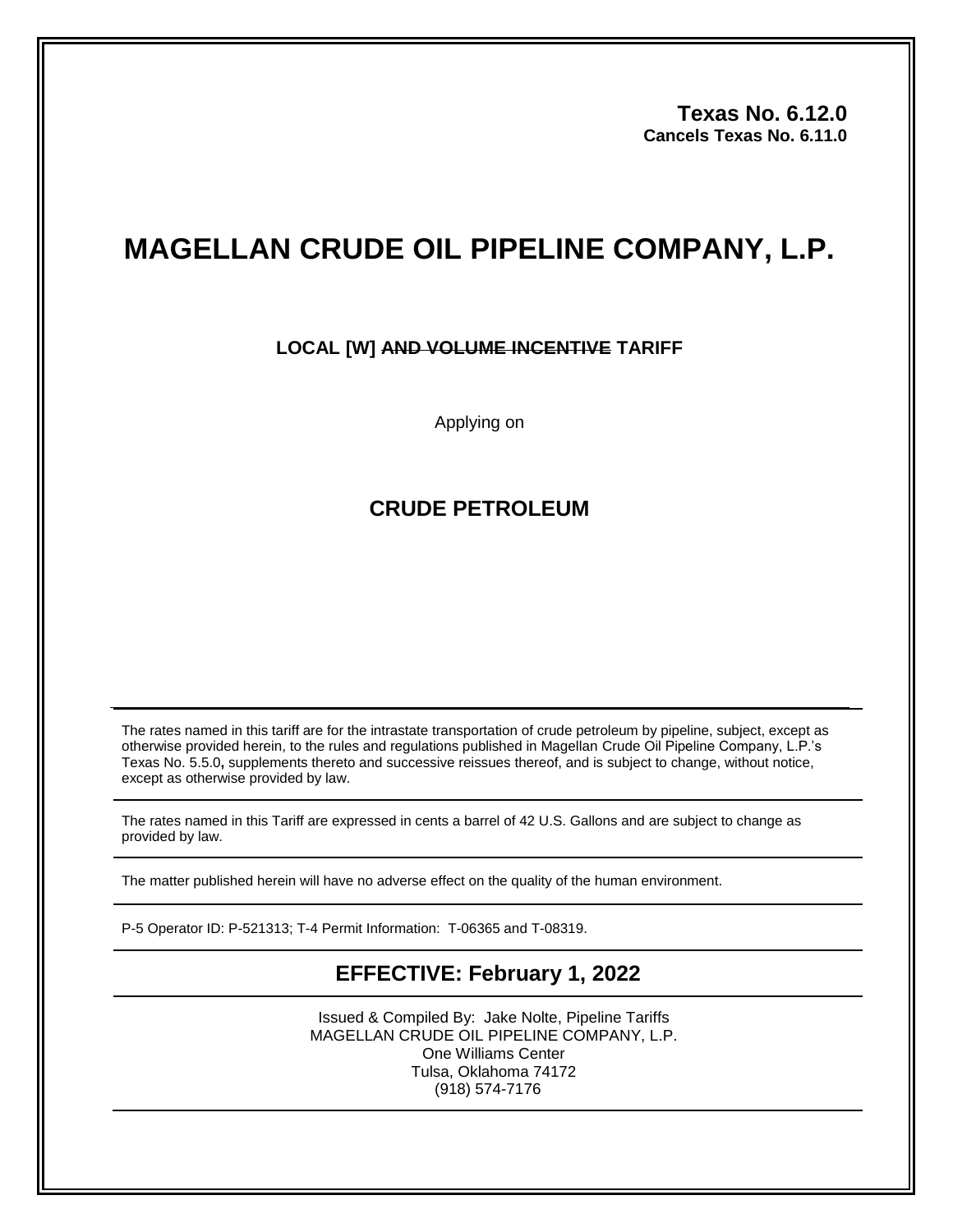| <b>ITEM</b>     | <b>FROM</b>                                                                                         | [U] Unchanged. All rates on this page are unchanged, unless otherwise noted.<br>TO                                                                                                                                                         | <b>RATE</b> |
|-----------------|-----------------------------------------------------------------------------------------------------|--------------------------------------------------------------------------------------------------------------------------------------------------------------------------------------------------------------------------------------------|-------------|
| 100             | Magellan East Houston<br>Terminal                                                                   | Galena Park Terminal [Note 1]<br>Speed Jct.<br>Chevron (PRSI)<br>Deer Park Refinery<br>Lyondell (Houston Refining)<br>Valero Houston<br>Converge - Genoa Jct.<br>Exxon - Genoa Jct.<br>MMP Trade Hub - Genoa Jct.<br>Seabrook - Genoa Jct. | 15.00       |
|                 |                                                                                                     | EHSC - OTI Jct.<br>HFOTCO - Speed Jct.                                                                                                                                                                                                     | 25.00       |
|                 |                                                                                                     | Marathon Galveston Bay Refinery, Texas City<br>Marathon Bay Plant, Texas City<br>MPLX Terminal, Texas City<br>Valero Texas City Refinery, Texas City                                                                                       | 45.00       |
| 200             | Speed Jct.                                                                                          | Chevron (PRSI)<br>Deer Park Refinery<br>EHSC-OTI Jct.<br>Lyondell (Houston Refining)<br>Valero Houston                                                                                                                                     | 15.00       |
| 300             | EHSC - OTI Jct.                                                                                     | Marathon Galveston Bay Refinery, Texas City<br>Marathon Bay Plant, Texas City<br>MPLX Terminal, Texas City<br>Valero Texas City Refinery, Texas City                                                                                       | 45.00       |
|                 |                                                                                                     | [C] Genoa Jct. ExxonMobil, TX (Harris County)<br>[C] Fairway Genoa Junction                                                                                                                                                                | [C]         |
|                 |                                                                                                     | [C] Speed Jct, TX (Harris County)                                                                                                                                                                                                          | [C]         |
| 400<br>[Note 2] | Converge - Genoa Jct.<br>Enterprise - Genoa Jct.<br>KMCC - Genoa Jct.<br>MMP Trade Hub - Genoa Jct. | Chevron (PRSI)<br>Deer Park Refinery<br>EHSC - OTI Jct.<br>HFOTCO - Speed Jct.<br>Lyondell (Houston Refining)<br>Valero Houston                                                                                                            | 25.00       |
| 500             | Converge - Genoa Jct.<br>Enterprise - Genoa Jct.<br>KMCC - Genoa Jct.<br>MMP Trade Hub - Genoa Jct. | Marathon Galveston Bay Refinery, Texas City<br>Marathon Bay Plant, Texas City<br>MPLX Terminal, Texas City<br>Valero Texas City Refinery, Texas City                                                                                       | 45.00       |

2 MCOP TX No. 6.12.0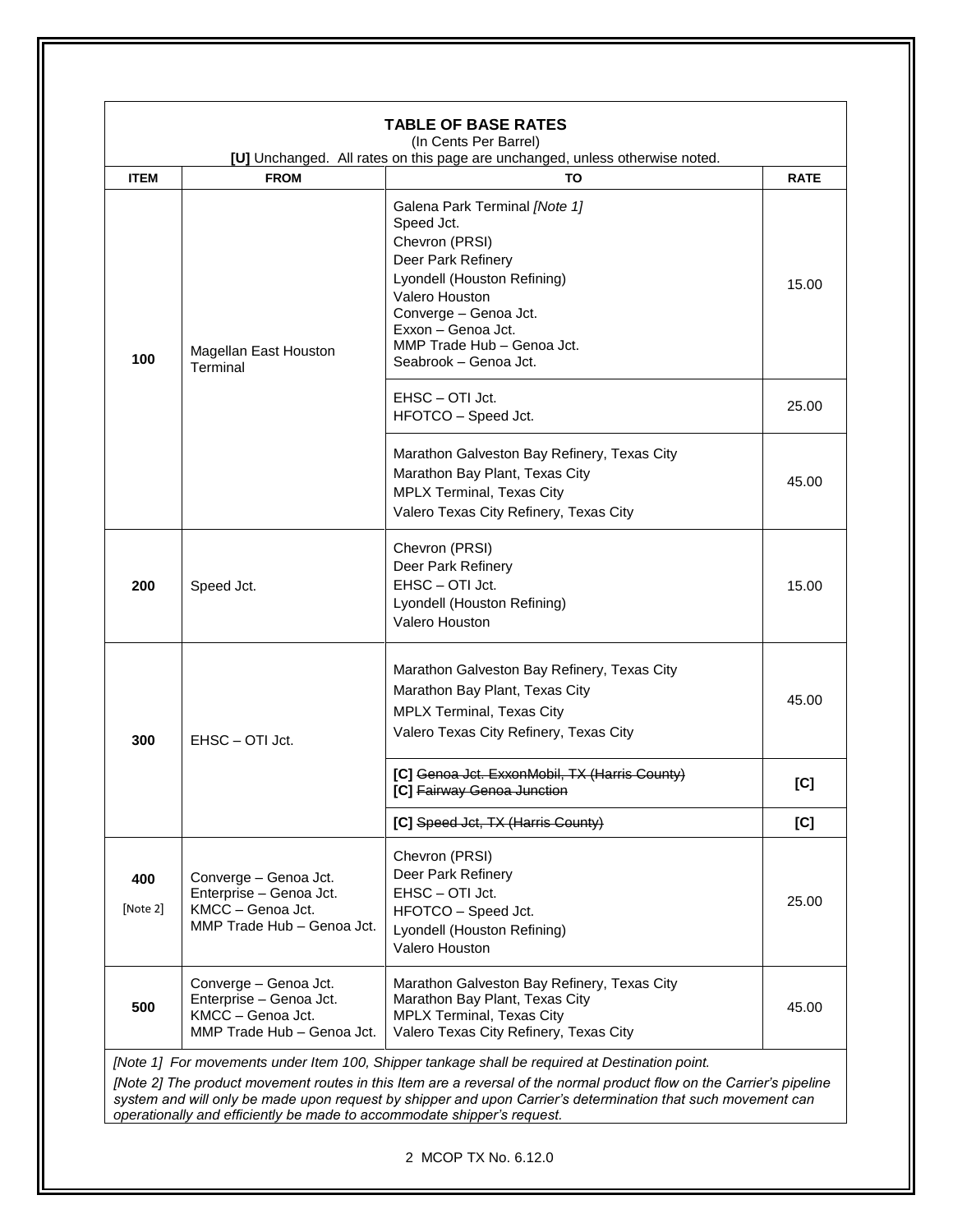#### **ITEM 615**

### **VOLUME INCENTIVE RATE FROM SPEED JCT., TEXAS (Harris County)** (In Cents Per Barrel)

**[U]** Unchanged rate. All rates in this item are unchanged.

The rate set forth in this Item will apply to deliveries of Crude from the single incentive origin defined as Speed Jct., Texas (Harris County) to the listed destination.

For any Shipper who ships and delivers, in their name, the Average Barrels Per Day, Per Month, in any calendar month, Carrier will invoice the Shipper at the Volume Incentive Rate set out in this Item. If Shipper does not meet the Average Barrels Per Day, Per Month, Carrier will invoice the Shipper at the rate set out in Item 400 of this tariff.

| <b>FROM</b>                       | <u> TO</u>                  | <b>AVERAGE</b><br><b>BARRELS PER</b><br><b>DAY PER MONTH</b> | <b>INCENTIVE</b><br><b>RATE</b> |
|-----------------------------------|-----------------------------|--------------------------------------------------------------|---------------------------------|
| Speed Jct., TX<br>(Harris County) | Houston Valero Refinery, TX | 35,000 Barrels                                               | 12.63                           |

| [C]         | <b>VOLUME INCENTIVE RATES FROM MAGELLAN EAST HOUSTON TERMINAL, TEXAS</b> |
|-------------|--------------------------------------------------------------------------|
| <b>HTEM</b> | (In Cents Per Barrel)                                                    |
| 617         | <b>[U]</b> Unchanged rate. All rates in this item are unchanged.         |

The rates set forth in this Item will apply to deliveries of Crude from the single incentive origin defined as Magellan East Houston Terminal, TX to the listed destinations.

For any Shipper who ships and delivers, in its name, a volume greater than or equal to the Average Barrels Per Day Per Month set out in the table below, in any calendar month, Carrier will invoice the Shipper at the Volume Incentive Rates set out in this Item. If Shipper does not meet the Average Barrels Per Day Per Month, Carrier will invoice the Shipper at the rates set out in Item 500 of this tariff.

| <b>FROM</b>                                     | ŦΘ                                                                                                                                                                                                             | <b>AVERAGE</b><br><b>BARRELS PER DAY</b><br><b>PER MONTH</b> | <b>INCENTIVE</b><br><b>RATE</b> |
|-------------------------------------------------|----------------------------------------------------------------------------------------------------------------------------------------------------------------------------------------------------------------|--------------------------------------------------------------|---------------------------------|
|                                                 | Galveston Bay, TX-Marathon Refinery (Galveston County)<br>Texas City, TX- Valero Refinery (Galveston County)<br>Texas City, TX-Marathon Refinery (Galveston County)<br>Texas City, TX - MPLX Marathon Terminal |                                                              | IC.                             |
| Magellan<br>East Houston<br><b>Terminal, TX</b> | Genoa Jct. ExxonMobil, TX (Harris County)                                                                                                                                                                      | <del>10,000</del><br><b>Barrels</b>                          | וסו                             |
|                                                 | Shell Deer Park Refinery, Pasadena, TX<br><b>Houston Refining's Refinery</b><br>Houston Valero Refinery, TX<br>Pasadena Refining System, Inc. Jct., Pasadena, TX<br>Speed Jct., TX (Harris County)             |                                                              | [C]                             |